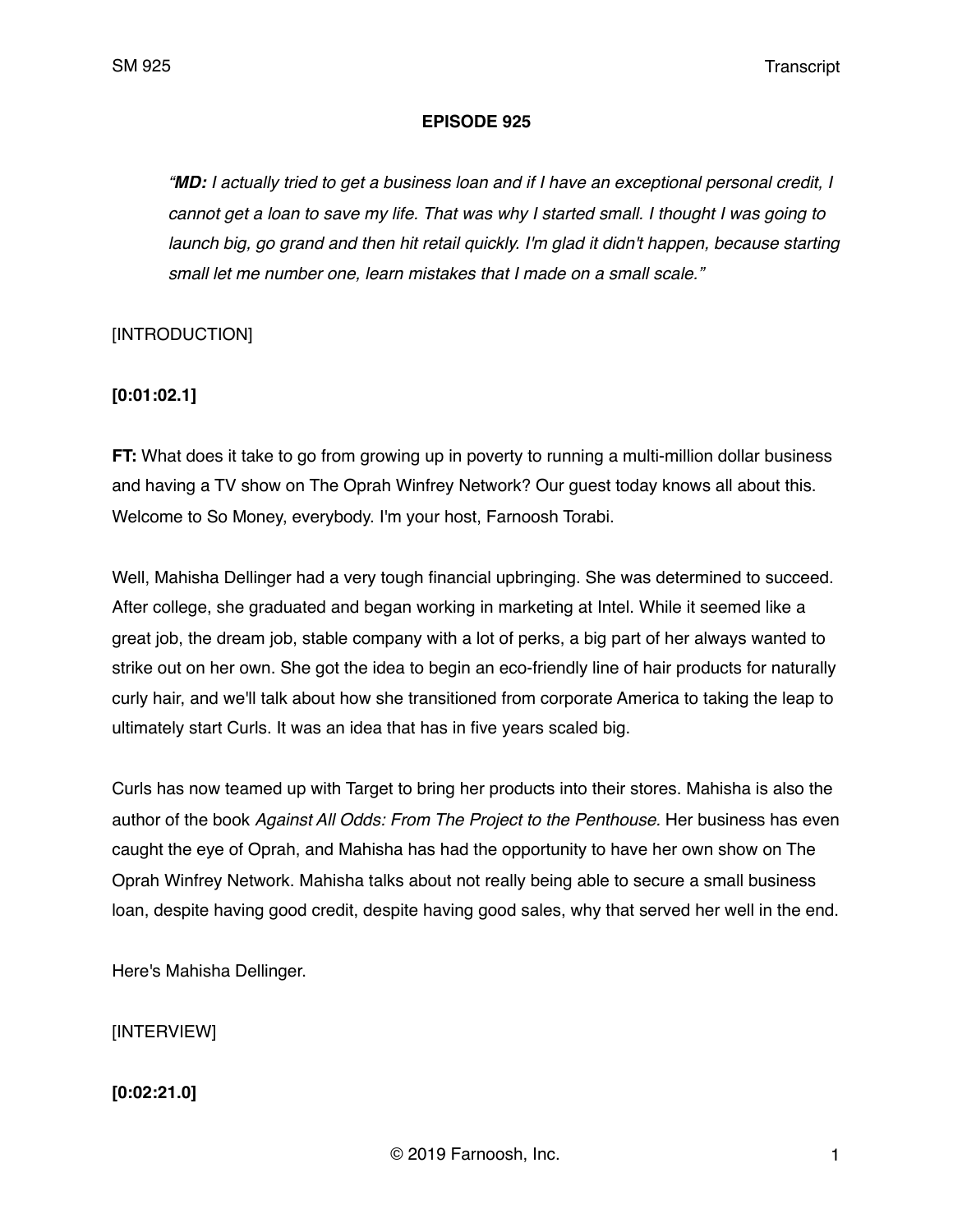**FT:** Mahisha Dellinger, welcome to So Money.

## **[0:02:23.9]**

**MD:** Thank you. Thank you for having me.

## **[0:02:26.3]**

**FT:** Okay. It's 2019. 17 years ago you left your position at Intel and decided to venture into entrepreneurship. I mean, the rest is history, but can you believe how far your life has come in those – I mean, almost 20 years. When you first left your job in 2002, what were your thoughts? Were you confident? Were you nervous?

### **[0:02:52.1]**

**MD:** Actually, I left Intel Corporation, but I kept the day job, which is one of the key things I always, always suggest. I actually started working for Pfizer Pharmaceuticals, so I can actually have a little more flexibility with my schedule. I did that 8 to noon. I was able to get all my doctors seen by noon and came home and worked on Curls. I kept the day job, because I'm a firm believer in number one, being conservative, number two, making sure that every dollar, when you're brand new business, that you make is reinvested right back into the business. I had my Pfizer salary that I actually kept for the household and then I used Curls dollars to get reinvested back in the business. I am not the one that really would jump out and leap out "on faith" a 100% without having enough background and sales history. I did take it slow.

### **[0:03:52.1]**

**FT:** I love that, because I think often when we hear about these business success stories, we sometimes skip the part about the conservative thing that the entrepreneur did, the practical thing that the entrepreneur did, because we associate entrepreneurship with taking risks and really putting yourself out there. I really, really appreciate that.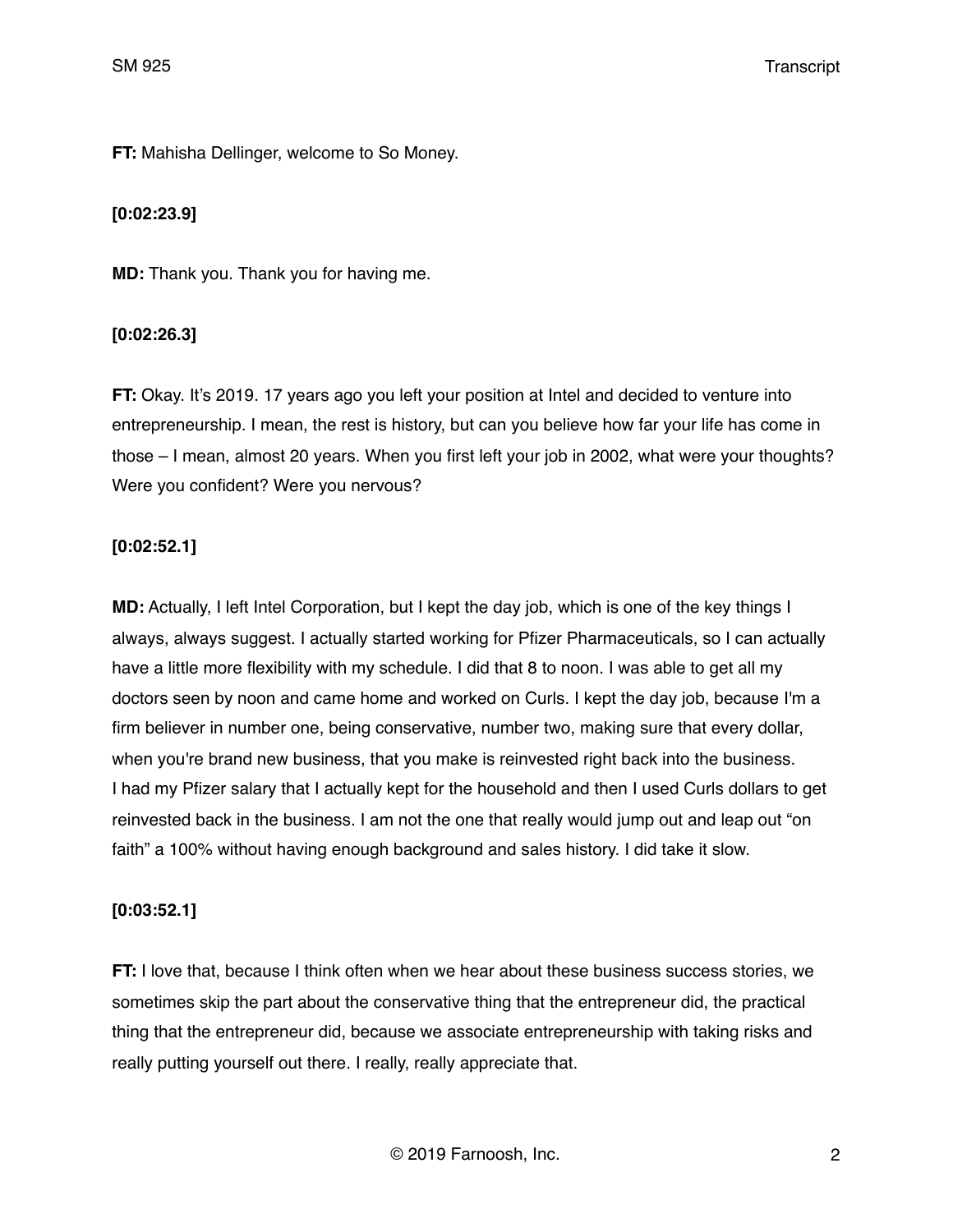Now, while you're at Intel and while you were there you were working in marketing. Where did you get the inspiration for what became Curls, which is a eco-conscious product line for natural curly hair; it's available everywhere, including Target, when you were sitting at your desk? Obviously, that's not where the inspiration may have come from, or maybe it did. Tell me how you got the aha, the idea.

### **[0:04:42.4]**

**MD:** Well, actually it was birthed out of two things; need and also despair. The need came from me being a newly natural mother looking for options for my hair. Back then they weren't many. When you went down the ethnic aisle, everything was heavy, a natural oil, relaxers. I don't want any of that. It was just a really still category back then. I saw an opportunity to make a shift there. Also, there was a new trend that showed that women of color were foregoing relaxers and we're looking to go back natural. They were looking for products to enhance the natural hair. I came in right at the cusp of that.

Also, I was pushed into entrepreneurship after having experience in corporate America for the first time, with corporate racism and experienced that hands-on, which was extremely stressful and jarring, because I had become targeted and was going to be let go within a six-month timeframe. It was documented and I was a young mother. That moment really did scare me.

I decided, once I got through it, I actually wind up ending up on the other side of this, because the person who had targeted me left and went to a different Intel location overseas. I got a new manager and that manager came in without that same set of biases. I actually was able to get past it and move on. I got out of that corrective action plan that he wrote up for me, to get rid of me. He saw my value, my worth in all my work, but it was enough, still even though I got through it, was enough for me to go, "I never want to be in this position again." I wasn't expecting to be there, but it really opened up my eyes and say, "Okay, I'm going to work for myself and control my destiny," and that's what pushed me into entrepreneurship.

### **[0:06:40.1]**

**FT:** That's of course the despair part of the story, but it had a happy ending.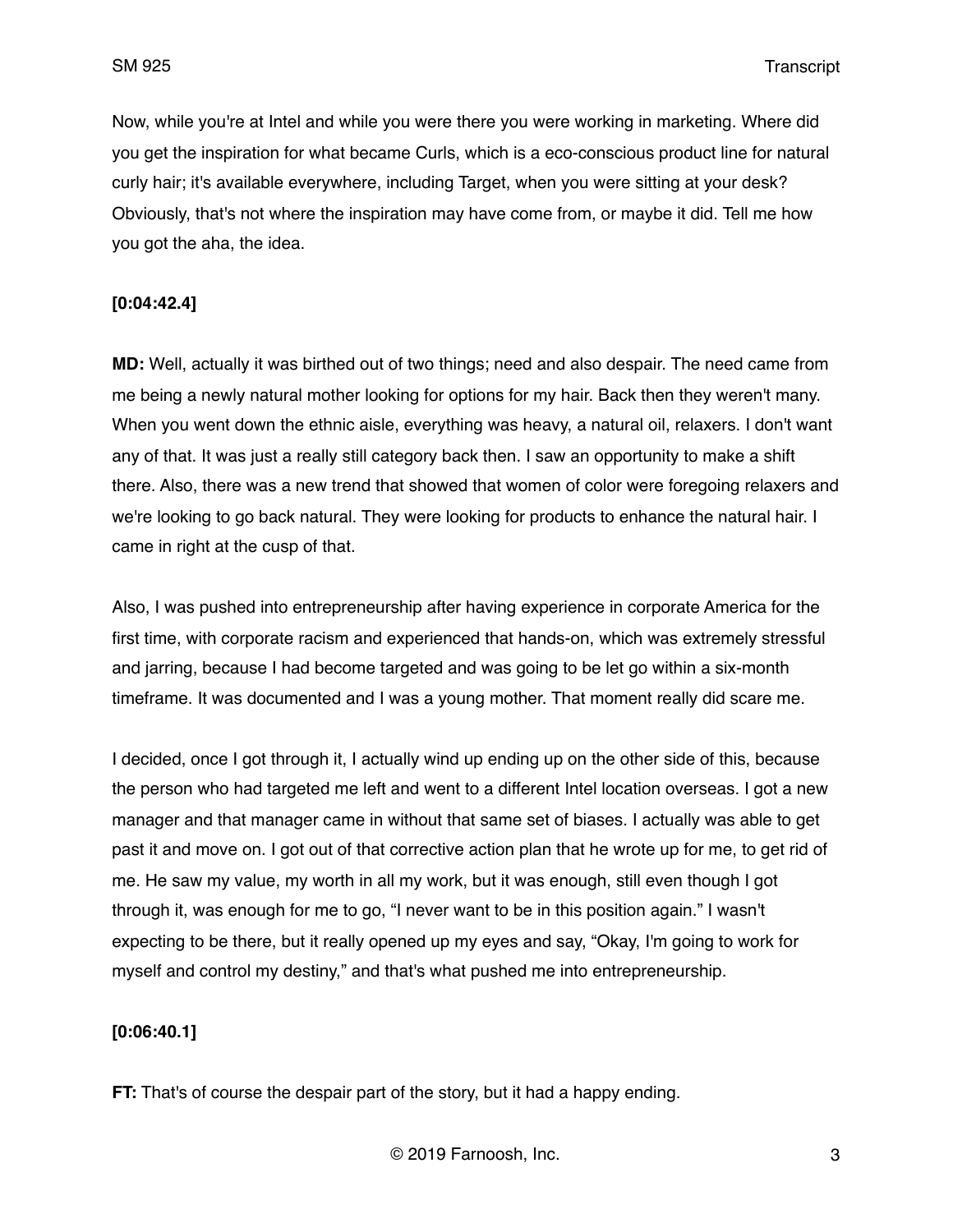## **[0:06:45.4]**

**MD:** Right.

## **[0:06:46.6]**

**FT:** What were the first few years like? I mean, already you're a mom, I know you're straddling both corporate America at this point and starting your business, reinvesting what you're making from Curls back into the business. You made about, I believe I read it's \$85,000 in the first year and then you just kept growing and growing and growing. How did you balance everything? I mean, forget balance. How did you juggle everything?

# **[0:07:12.7]**

**MD:** Well, I know so I had my job at Pfizer, I launched Curls, I had an eight-year-old and then two additional babies back-to-back after that. Insanity. It was insane. I think it was all about one, having the right – having a good community, strong support system. My husband's extremely supportive. I couldn't have done it without him. We also had to help my mother. We had a nanny. I had not a lot of staff at the beginning, so it was really the home front that where all the support came from that enabled me to do so.

I really definitely give my husband all the credit, because those many times where I dropped balls trying to manage – keep this business off the ground, he picked them up. Without him, I couldn't have done it. Hands down.

# **[0:08:01.9]**

**FT:** Well, I want to later get into more of your perspectives on things, like parenting and money and motherhood. Focusing a little bit more in the business for a moment, what would you say is something that you wish you had known about starting a business from scratch and then scaling it that you learned the hard way?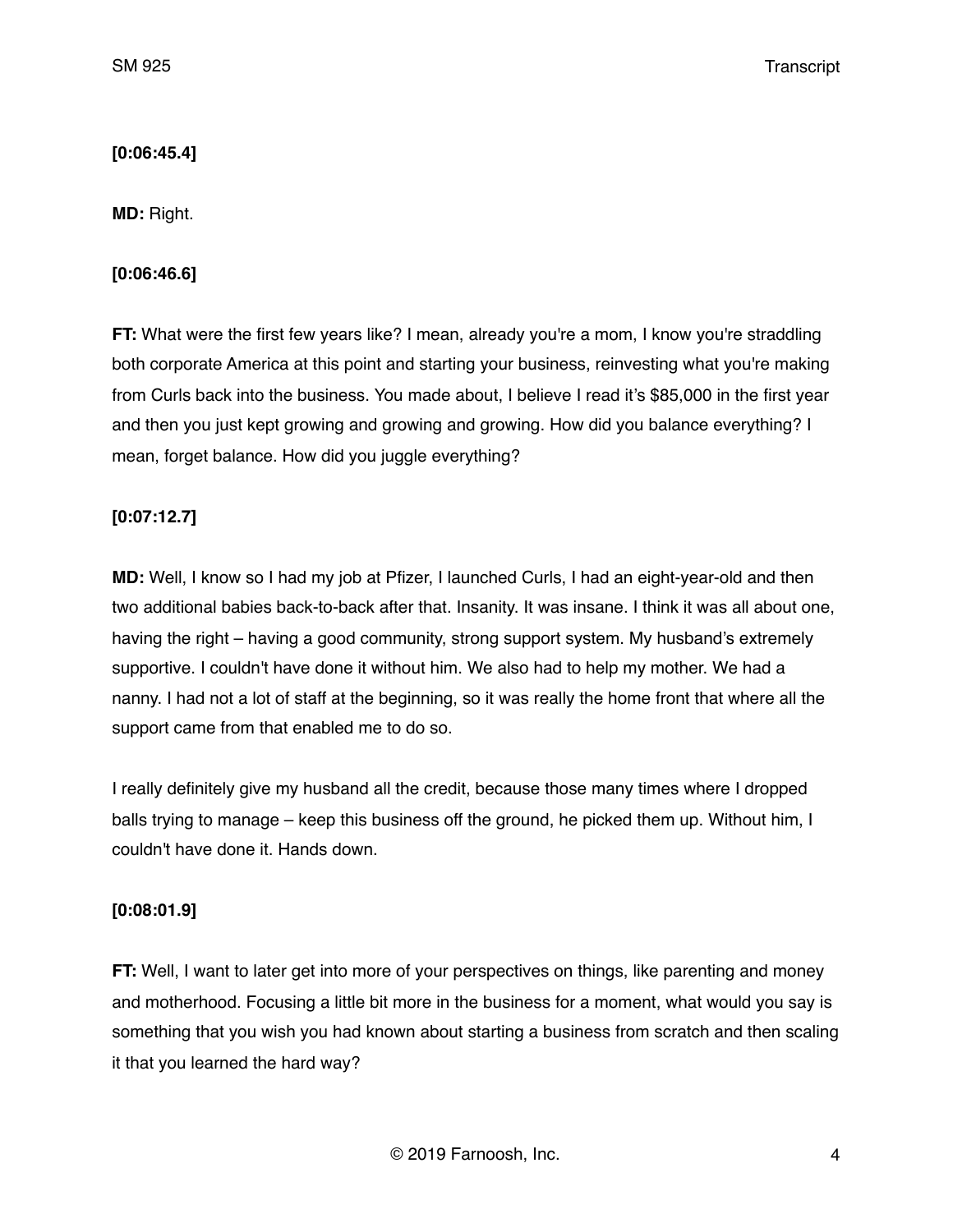SM 925 Transcript

### **[0:08:25.0]**

**MD:** Well, I think I learned a lot of lessons, but the one about scaling is really one that I actually always come in, talk to people about planning. Planning how to scale and how you're going to get there and failing to plan is planning to fail. Now I happen to – was a bit lucky, in the sense that I did not have a plan to scale. I had a business plan and a marketing plan, but going from 1 million to 5, or 5 to 10 and then from 10 to 50, those are different obstacles and how to scale it becomes increasingly challenging.

Not having a plan was something that I learned the hard way, because I realized you can't just transition your business and increase its – most and do so multiple times, so having a plan and I realized that really the hard way. I had to go back and revisit everything. I thought once I – I had this plan, I had this great product, I'm going to soar, awesome. I did so at the beginning, but once I had to jump and increase the business, I had to figure out how to do that and I had to get help.

Getting help was one of the things that I did midway as I scale to retail. I wish I had done that earlier. Lesson learned. I always now tell people, everyone I speak to that you have to have in goal of course, implant, plan to scale, but also an exit plan. Those are all the plans we need to have in place with business owners.

### **[0:10:02.6]**

**FT:** The exit plan. How far from the exit plan are you right now?

## **[0:10:09.0]**

**MD:** It's so funny. I get a lot of requests, at least one to two a week, where I get requests for emails asking if I want to sell, if I want an investor. Today, I have 100% ownership. Haven't taken any investors and haven't sold the business. I'm still here. We have a lot more to do.

## **[0:10:30.2]**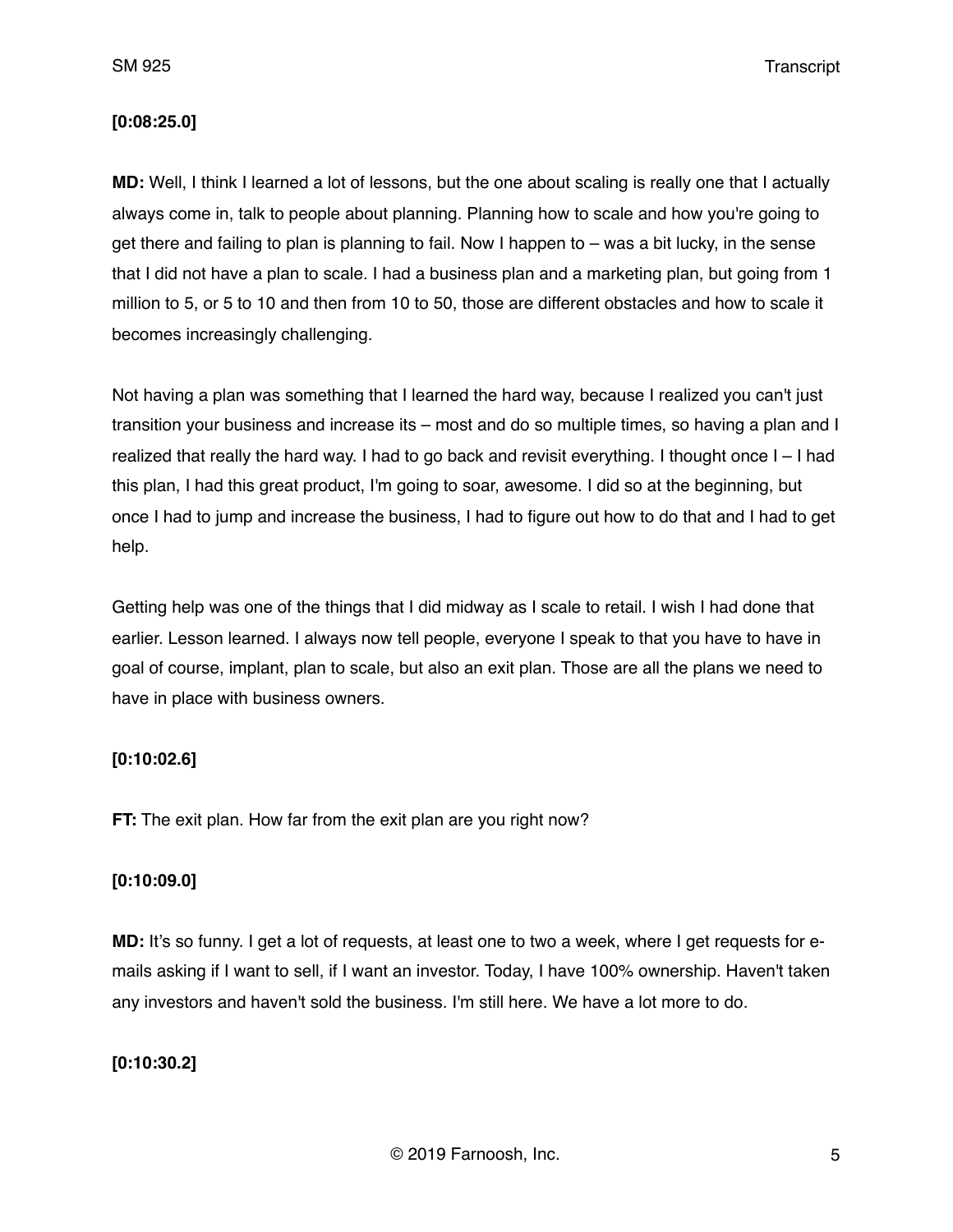**FT:** Wow. Did you do that intentionally, not raise money, not bring on investors? Was always the plan?

## **[0:10:39.9]**

**MD:** Actually, no. Good question. I actually went to try to get a business loan and quite have an exceptional personal credit. I cannot get a loan to save my life and that was why I started small. I thought I was going to launch big, go grand, then hit retail quickly. I'm glad it didn't happen, because starting small let me number one, learn the mistakes that I made on a small scale without the risk of losing money. Learn, grow, improve, learn, grow, improve and continue that cycle without having exposure, increased exposure of owning someone to being large, like on a retail shelf and getting kicked out if you can't perform.

All those reasons were why I'm glad that I started small and grew it, because it became a sustainable business and not a business that would fail. Most businesses fail within the first five years. I believe that had I gone the other route that I thought I wanted to, which was funding day one, I probably would have been one of those statistics.

## **[0:11:46.4]**

**FT:** Well, speaking of statistics, Mahisha, given that you were raised from the projects. You wrote a book called *Against All Odds*. You are someone who's well aware of statistics. What do you think it was about you that allowed you to persevere, that allowed you to basically beat the odds, given that probably some of the friends you grew up with are still struggling?

## **[0:12:17.0]**

**MD:** I definitely attribute my sheer whale determination, perseverance, grit, all those things are needed to succeed and I definitely know I got that from my childhood rearing. Having every odd stacked against you, gives you a will to fight, or it gives you no will, where you actually give up and just fold and become part of your environment. It does one of the two things and I chose the former. I wanted to change my life. I know that having nothing and having to fight for everything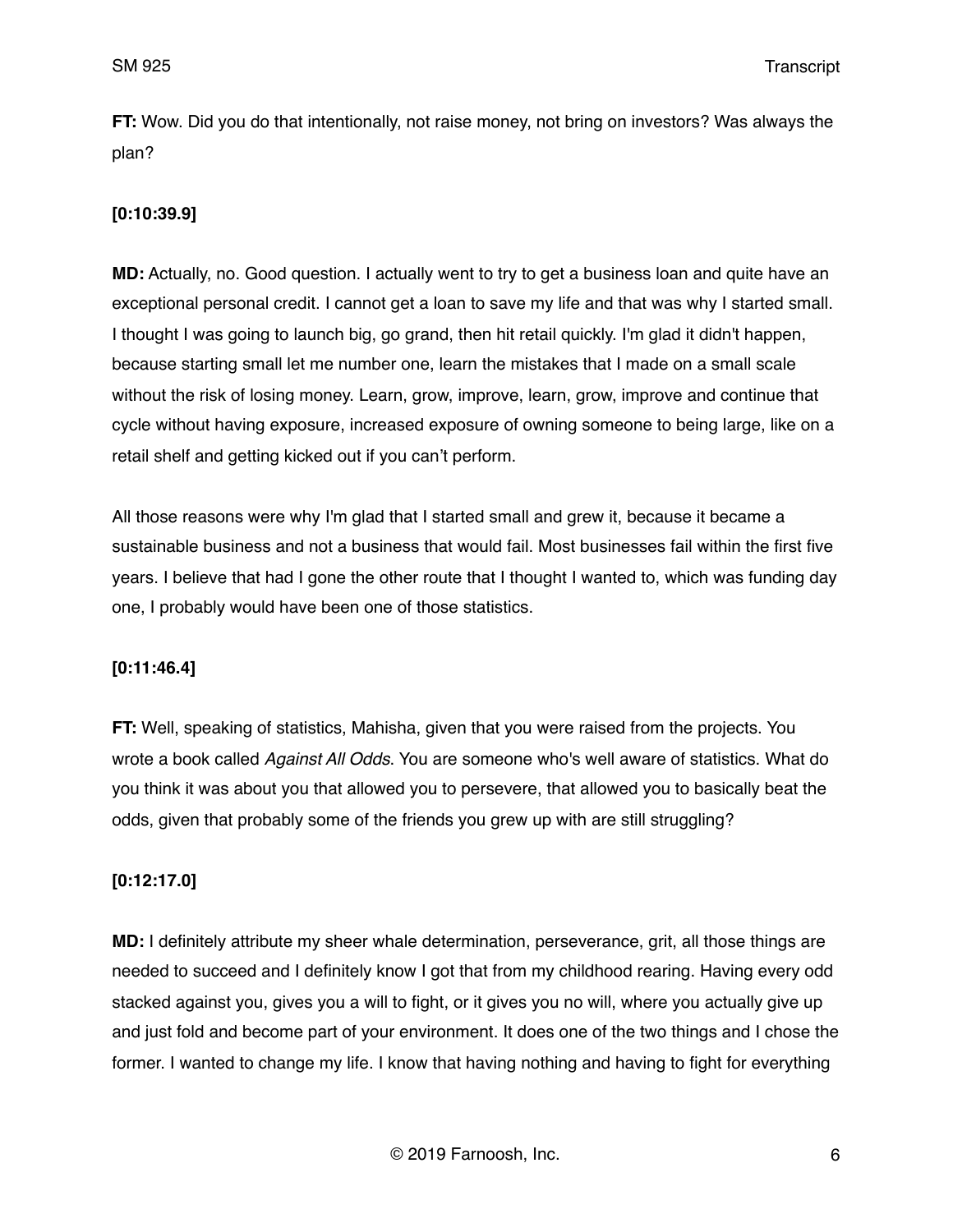growing up, gave me – today I'm strong, because of it. I don't give up easy. I don't take no as a permanent no. It's a pause for now.

I keep finding a way. I know that I continue to evolve and I'm aggressive and assertive and I'm and I'm hungry, because I know that where I came from, I don't want to go back to and I have the will, determination, perseverance and attitude of success. It really has benefited me.

### **[0:13:27.3]**

**FT:** You know what? I love what you didn't use, what word you didn't use there was luck. Because I think a lot of us, especially women, we attribute our success to just well, I was lucky. Yeah, have you heard that? I hear that a lot. I think, there have been a lot of analyses on that too, just that we're not very good at owning our worth and our value sometimes. Or maybe we think it could come across as like, I don't know. We're just concerned about the optics sometimes and we want to just show that we're grateful. In doing so, we don't want to get all the credit.

I love that you completely own your success. I'm not surprised. I mean, it's probably why you are successful is because you know your worth, you know your value and how you got here, so that you can continue doing the good steps. What's a specific memory from childhood, where you learned about money?

This is a question we often ask our guests, because I believe that who you become as an adult when it comes to a lot of things in particular, your relationship with money is not inconsequential. There were episodes growing up that informed and directed you. What would you say is one really vivid memory from childhood that impacted either your relationship with money, or the way that you think about money?

### **[0:14:59.6]**

**MD:** Very good question again. Well, very good question. My mother and father were never married. He was a very successful engineer, graduated from HBCU, Tuskegee University and came from a prominent family. My mother didn't. Therefore, they weren't compatible, besides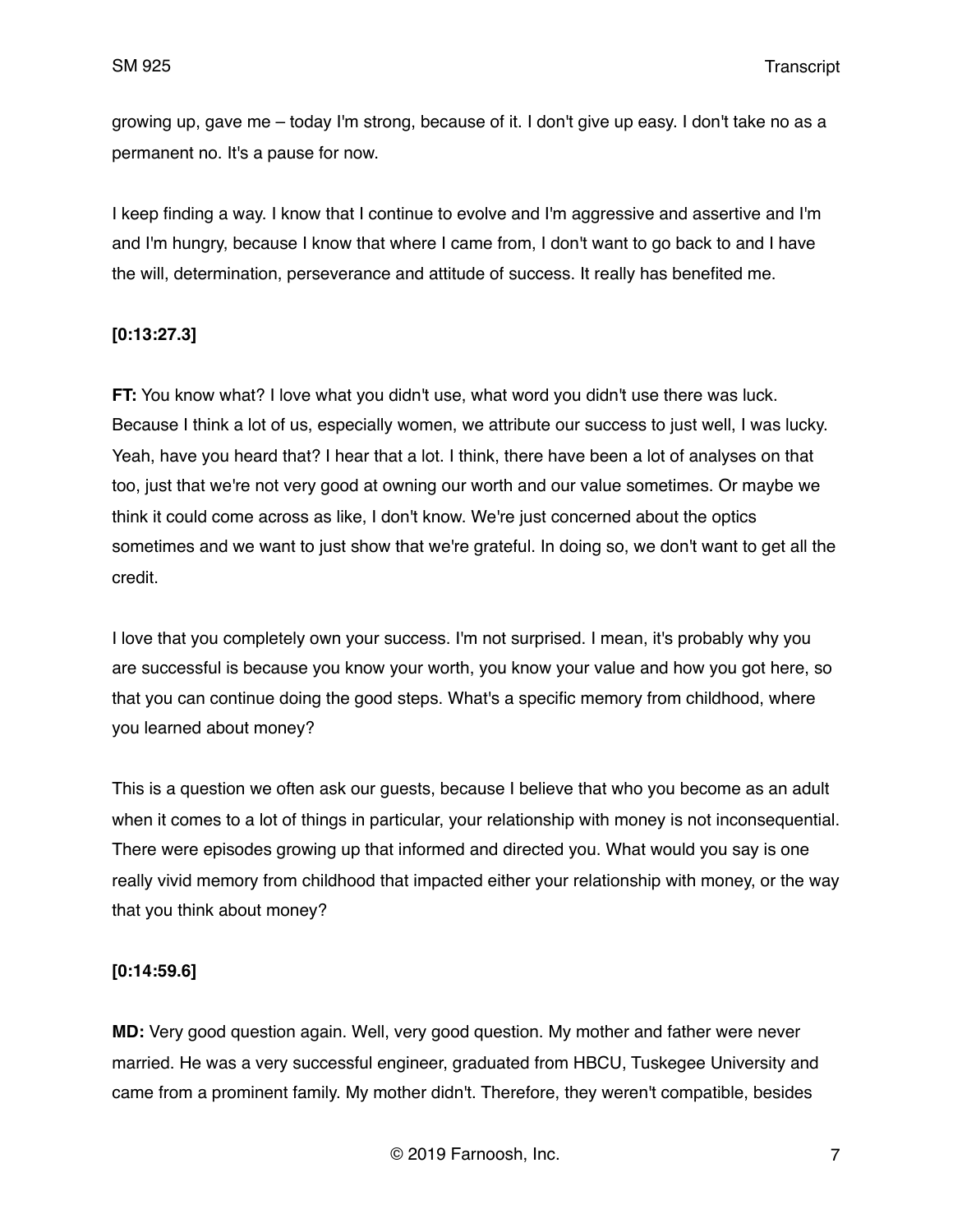their tumultuous love affair, I'm probably a product of that love affair. I saw how my mother lived, how we live. My primary home was with her. We live paycheck-to-paycheck.

She was always obviously gone working. I was a latchkey kid, let myself in, took myself to school, got myself up. This is  $1<sup>st</sup>$  grade. Walking to school, getting myself dressed, home, hairbrush, comb, make my lunch, make my breakfast, take myself to school by myself 1<sup>st</sup> grade. I have four kids, could never imagine that today.

Then bring myself home. Do my homework first, without anyone at home. I would do my homework and then go play. I always was responsible, independent. I would go to see my father every other weekend or so and he lives a different way. It was very much where you could go to a restaurant – well, number one, go to a restaurant, that was a big deal. Two, order whatever you wanted, that was a big deal. Three, go shopping. He took care of me financially. In the sense, he took care of my clothes and I guess he paid some child support at some point.

I would go shopping and I can do whatever I wanted on and just take everything I wanted. There wasn't a limit. The lifestyles were so completely different. I saw, okay, how do you want to live when you're an adult? House A or house B? It was very evident that success is attributed to education. A lack of it was contributed to poverty. No-brainer. All right, I'm going to be the first to finish high school, because everyone else got GEDs and I'm going to college. That was a nobrainer.

My father also really always, always, always preached that to me. He made it very clear. It was a direct correlation between the two. It was a no-brainer. My relationship with money, I saw how on my mother's side how people spend. It wasn't on the mindset – the millionaire mindset was lacking, put it that way. You don't have a nice car or lived in the projects.

Those things you just don't do, right? A lot of mistakes made if with money that people still do today, of course, but I really realized that saving, investing and spending wisely was much better than being project rich, where you're in the hood with a nice car and the fancy clothes.

I instantly realized, okay, how to manage money is by making sure number one, you live below your means. That's something I'm still a fan of, despite the success of my brand, I still live below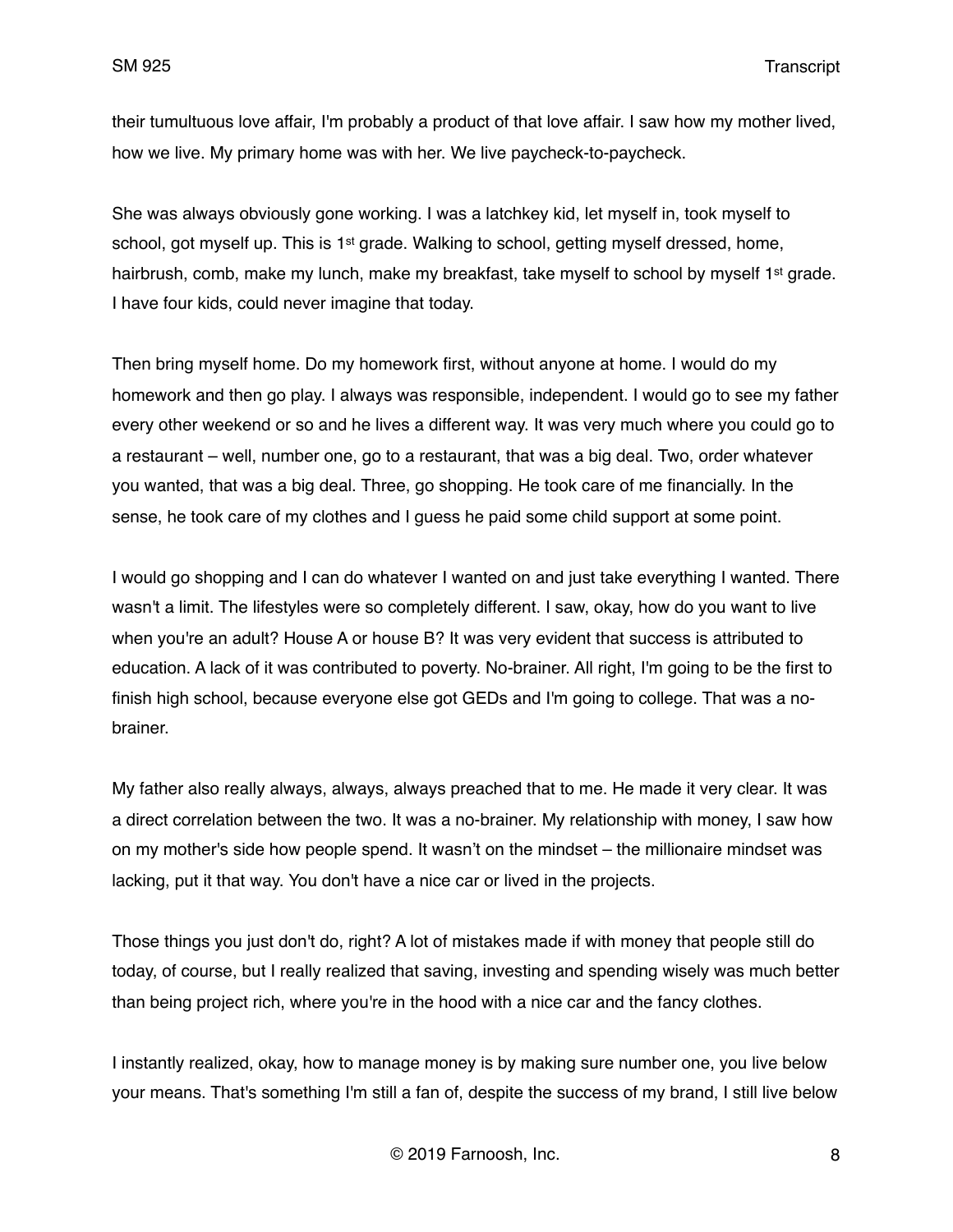my needs. It's because I understand that sustaining wealth is to do so. I'm thankful. I thank my father, who has given me a lot of wise lesson, but watching on the other side also.

## **[0:18:23.5]**

**FT:** What's your relationship with your parents today?

### **[0:18:26.6]**

**MD:** My father s deceased. Unfortunately, he passed away in '99. My mother, we're closely – after I moved here from Sacramento to Dallas, she moved by three months later. She's very active with my children. A big piece of that, like I mentioned my support system. She's always been around and very much integrating my family and my life. She's a second mom to my children. She later went on to have a little more corporate success, if you will. She became a senior claims examiner. Her lifestyle changed as she got older. Then now, of course I assist and help a lot my mother today.

## **[0:19:14.2]**

**FT:** That's great. I mean, I'm very sorry to hear about your father, but it's nice to know that you have still a very close relationship with your mom. I know family is really, really helpful and important as you get older. As now you are running a business and you have a big family, it's nice to be able to have your mom close by. What's been some financial planning that you've put into place? Family planning that for you defines financial success?

This is a question that comes from our sponsor Chase and we're asking our listeners for a tip, a strategy, maybe some system that they put into place that for them helps them achieve financial success, freedom, however you want to define it?

### **[0:20:06.8]**

**MD:** Yes. Financial success, freedom for us is diversification, number one. That was from the how we invest. Our financial advisor understands our goals. Both our portfolios are very diverse,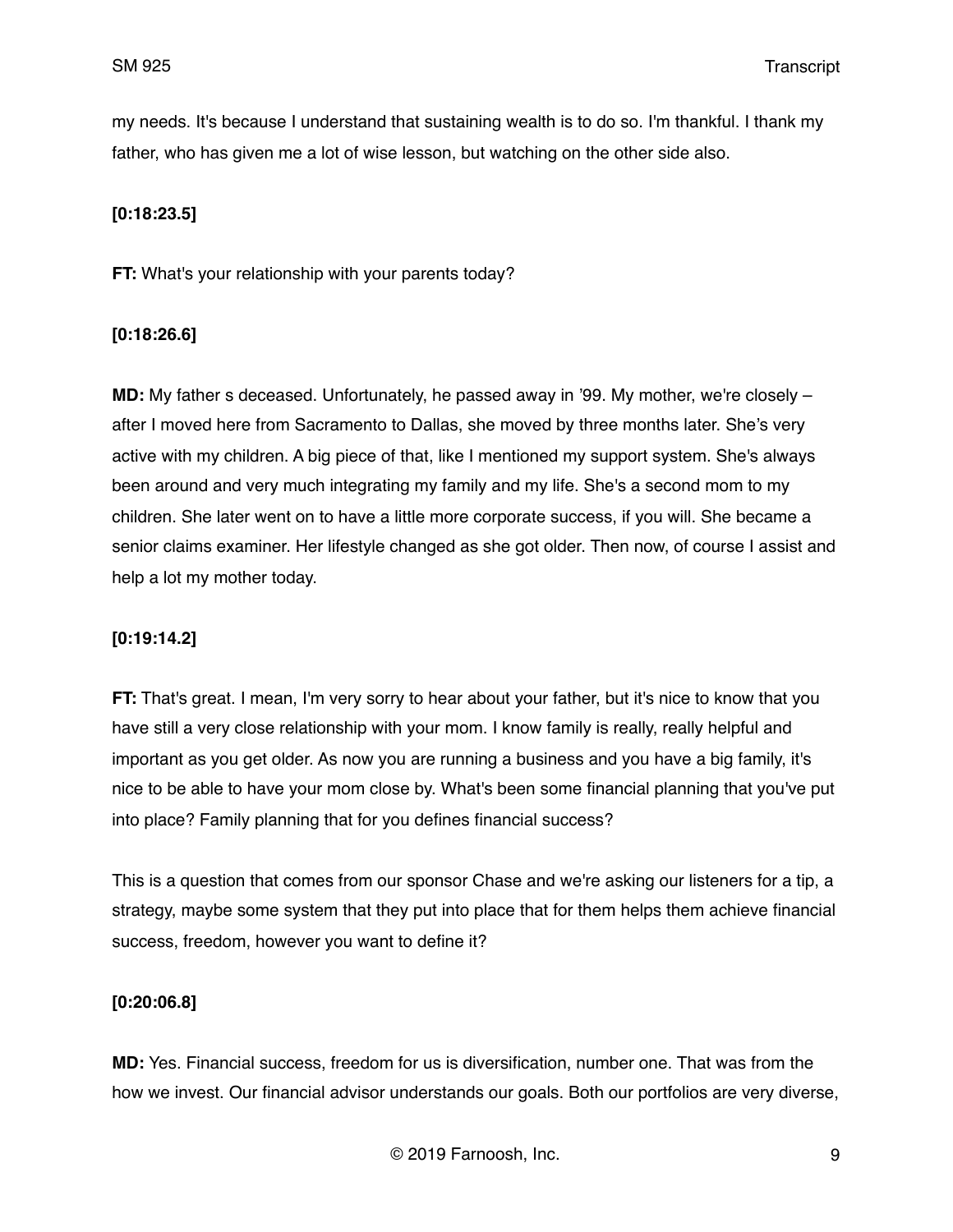so we start there at the basic level, right? We also have estate planning for children. We have four kids, so they're set up nicely.

We also are diversifying with business too, not just Curls, but other industries that we're going into. Then we're also having to real estate. Diversification across the board is how I achieved success. It started with Curls of course. Curls was the bread and butter, but it actually opened up the opportunities for us to do other things as well.

### **[0:20:57.0]**

**FT:** You live in in Texas now. Tell us what about living in Texas, running a business. I find that geography is a big factor when I interview guests in terms of their ability, or inability to build wealth. What's it like in Texas? Should we move there? Is it good cost of living?

### **[0:21:16.9]**

**MD:** Oh, I love it. Yeah, I love it. I would never move back to California. I'm born and raised in California and never lived anywhere else. I love it here. I think number one, okay, I was on date night with my husband one year and we were contemplating moving to Texas. We weren't sure what city yet. I have my accountant do a mockup of taxes if I stayed in California and if we moved to Texas. I saw that. I'm like, "Wow, okay. It's time to go." We made that decision after he did that analysis side-by-side comparison.

Beyond the savings and taxes, of course, there's a great labor force here. A lot of corporations are moving their headquarters here, but it's also centrally located. I can get to any – one of my vendors, same day when I was in California, it took a full day to get where I had to go. Most of my stuff is on the East Coast. I already was manufacturing here in Dallas, so when I lived in California. It just makes sense. It's just overall, a better location for me. Of course, the landscape. You can't beat California landscape. I go on vacation. That's what vacations for.

## **[0:22:26.9]**

**FT:** Yeah. All that savings and state income tax, right? No state income tax, right?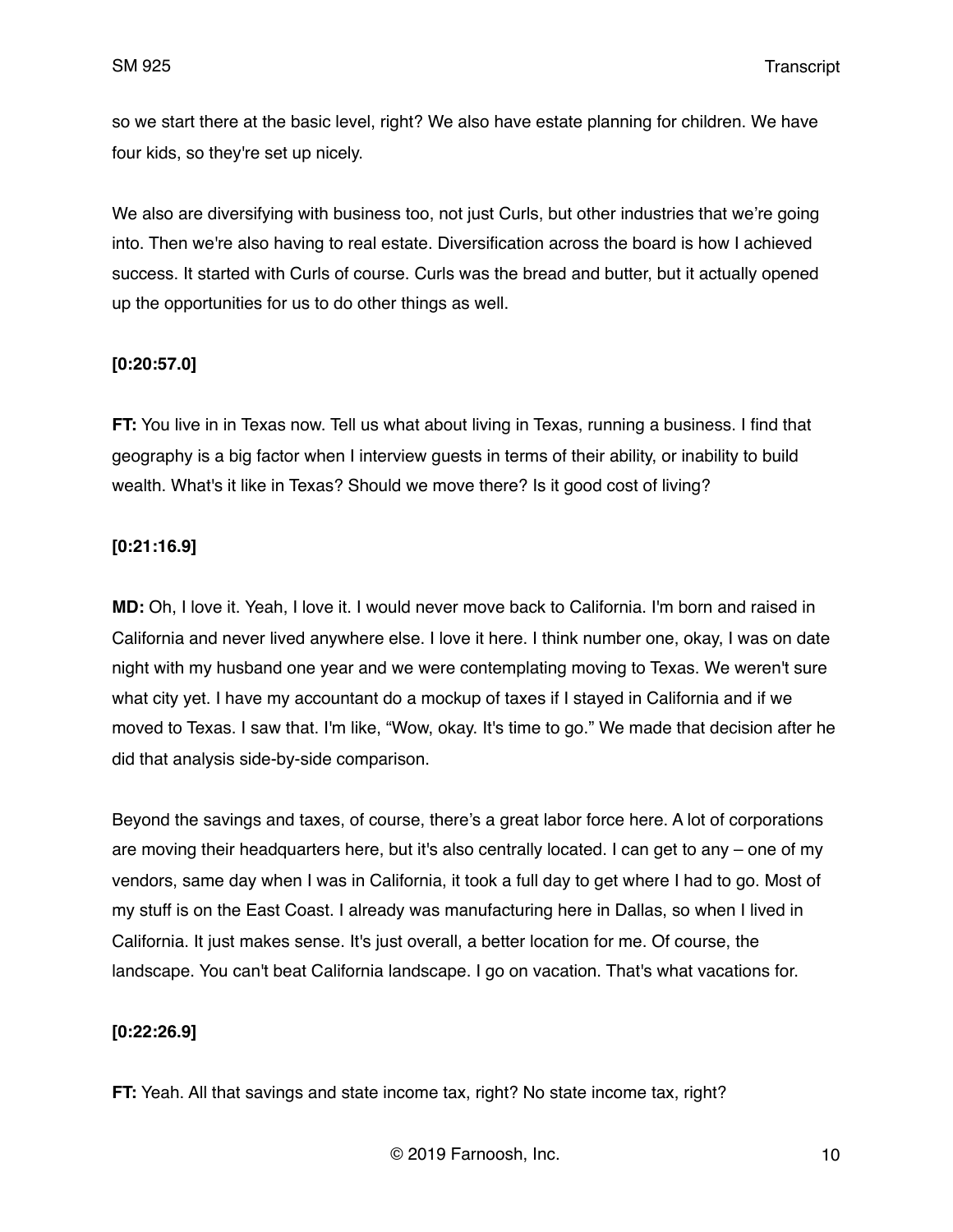## **[0:22:31.0]**

**MD:** Right.

## **[0:22:32.2]**

**FT:** Oh, my gosh. Yeah, it's tempting. I'll tell you that much. Now, tell us a little bit about the Oprah show, the OWN Network TV show that you have. How did that come about? Are you having fun?

## **[0:22:49.0]**

**MD:** Awesome. Well, yeah. Actually, we wrapped that season one. It's been oh, gosh, a while. I think it was April of – No. No, no, sorry. June of last year, we wrapped season one. The show Mind Your Business with Mahisha on the OWN Network was actually helping women of color achieve entrepreneurial success. That came about as a result of – the producers saw that I was working in that atmosphere already. I was already helping people. It was not really publicized, but I in my name started getting around in circles at different circles of mostly reality stars that were looking to brand their products and to help get in retail.

One person told another, another person told another. It winded up becoming a thing where Mahisha was contacted how to brand yourself and your product and how to achieve success and how to change obviously, your whole image from maybe being a reality star to become actually a legitimate business owner that's respected, and how to change – how to go about packaging and how to do pricing and how to get distribution and all the things that these ladies actually didn't know. That's how it happened.

One of the ladies from a reality show actually mentioned into one of the producers and they reached out to me. A few different networks were interested, but OWN took it quickly and the rest is history.

## **[0:24:16.1]**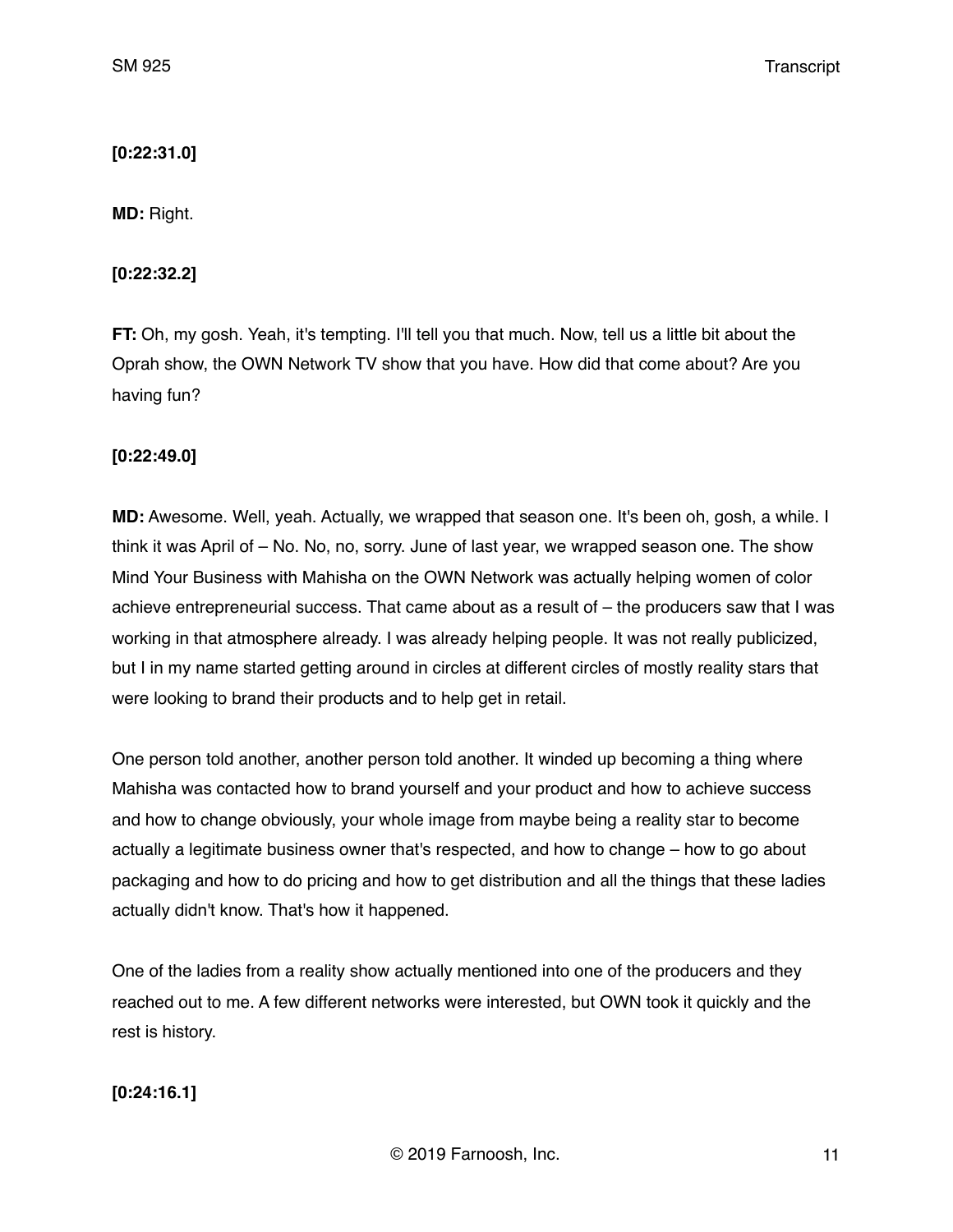**FT:** That's wonderful. Building the empire one platform at a time. I love it.

## **[0:24:22.1]**

**MD:** Yeah.

## **[0:24:24.8]**

**FT:** Okay, so you're a planner, you've already established that. What's the plan for the next year, two, three? Where do you want to take the business? Where do you want to take your projects, all of it?

## **[0:24:38.8]**

**MD:** Well, we have a lot coming up. I'm super excited, because I'm actually exploring a very new industry. We can talk about it more later, but as sounding out of the beauty industry going to completely different world, which is exciting and also a little scary at the same time. I think it's great, because it's enabling me to again, like that you heard, I'm all about diversification, so that's the purpose of this new industry.

I see great opportunity, and so I have to definitely capitalize on it and take my risk and chance and see if I can make this as successful as the Curls brand. We have a lot on our plate in that regard. I have a lot more coming down the pipeline for Curls. The biggest thing on my plate right now is the new businesses I have coming up.

## **[0:25:26.5]**

**FT:** Wow. Well, I'm getting the sense that you're very thoughtful about the risks that you take. What do you examine when you're – like thinking of a new business venture, which you're in the midst of now, you're approaching a new business idea. What are the questions you want answers to, so that you can feel more certain about going forward, knowing that this could totally be a loss. What makes you comfortable in pursuing unchartered territory?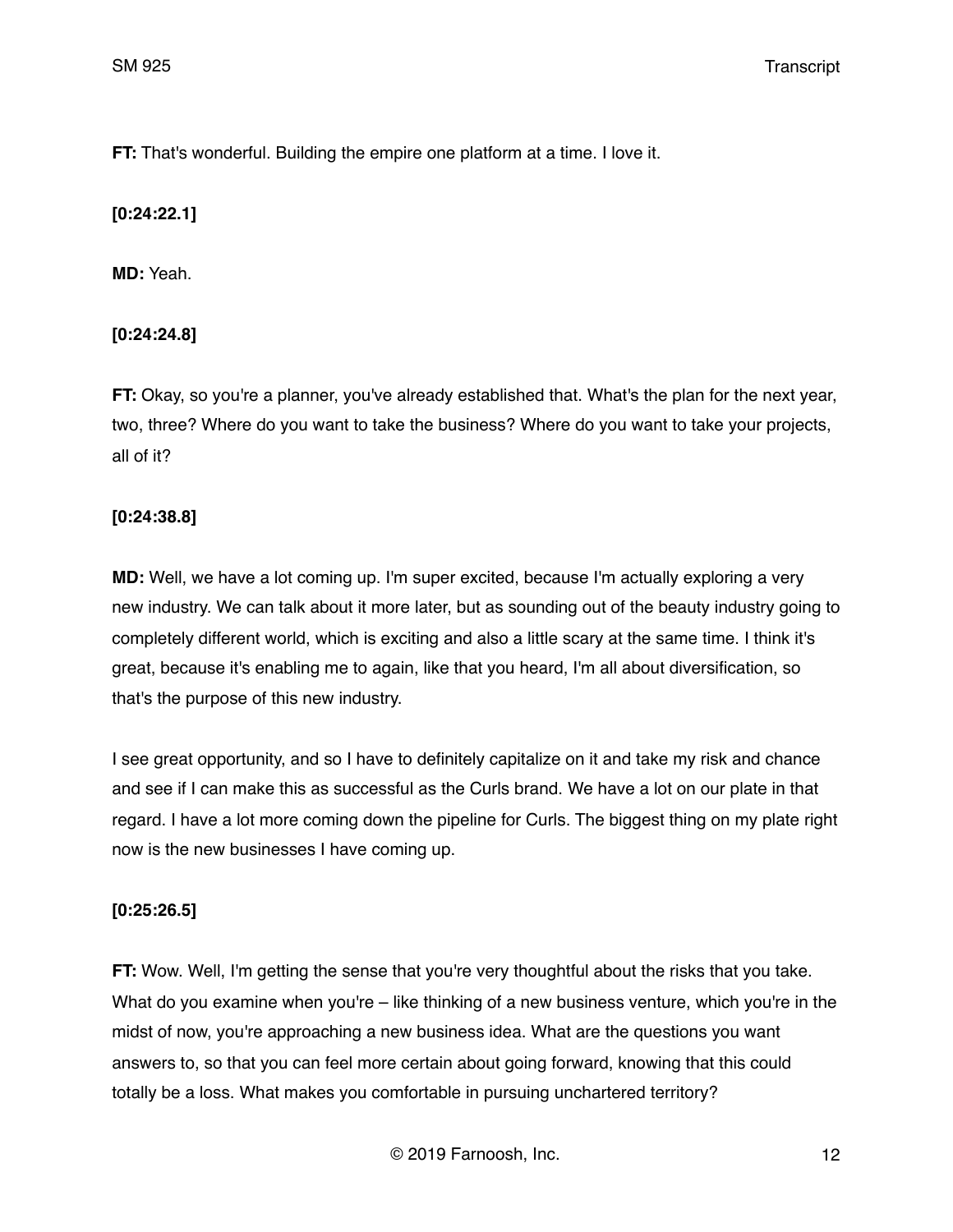### **[0:25:57.5]**

**MD:** It's all about doing my due diligence and doing the market research and seeing data. I'm data-driven, so I got to see what's going on. It's okay to not be the first to market. Just do it better than the first person that did come to market. I like to see things happen. I can see first, what the data shows about the industry, see if there's a need for the product of course and that's also research. Then see if there's someone already doing it, see how they're performing. That's also important, because then you can take key learnings away and improve on it.

### **[0:26:31.5]**

**FT:** All right, Mahisha, let's do some So Money fill-in-the-blanks. This is when I start a sentence and then you just finish it. You've been such a great guest. I've learned so much. I think I need to diversify my business platform to say the least. These are pretty simple, straightforward, but the key is to not overthink it. Here we go. If I won the lottery tomorrow, let's say you won Powerball. I don't know what it is in your town, but here in New York it's 460 million dollars somebody could take home. The first thing I would do is?

### **[0:27:07.3]**

**MD:** I would definitely invest it in any business and in real estate.

### **[0:27:10.7]**

**FT:** Wow. Then maybe take a vacation?

### **[0:27:15.1]**

**MD:** Oh, yeah. Why didn't I say vacation, right?

**[0:27:17.3]**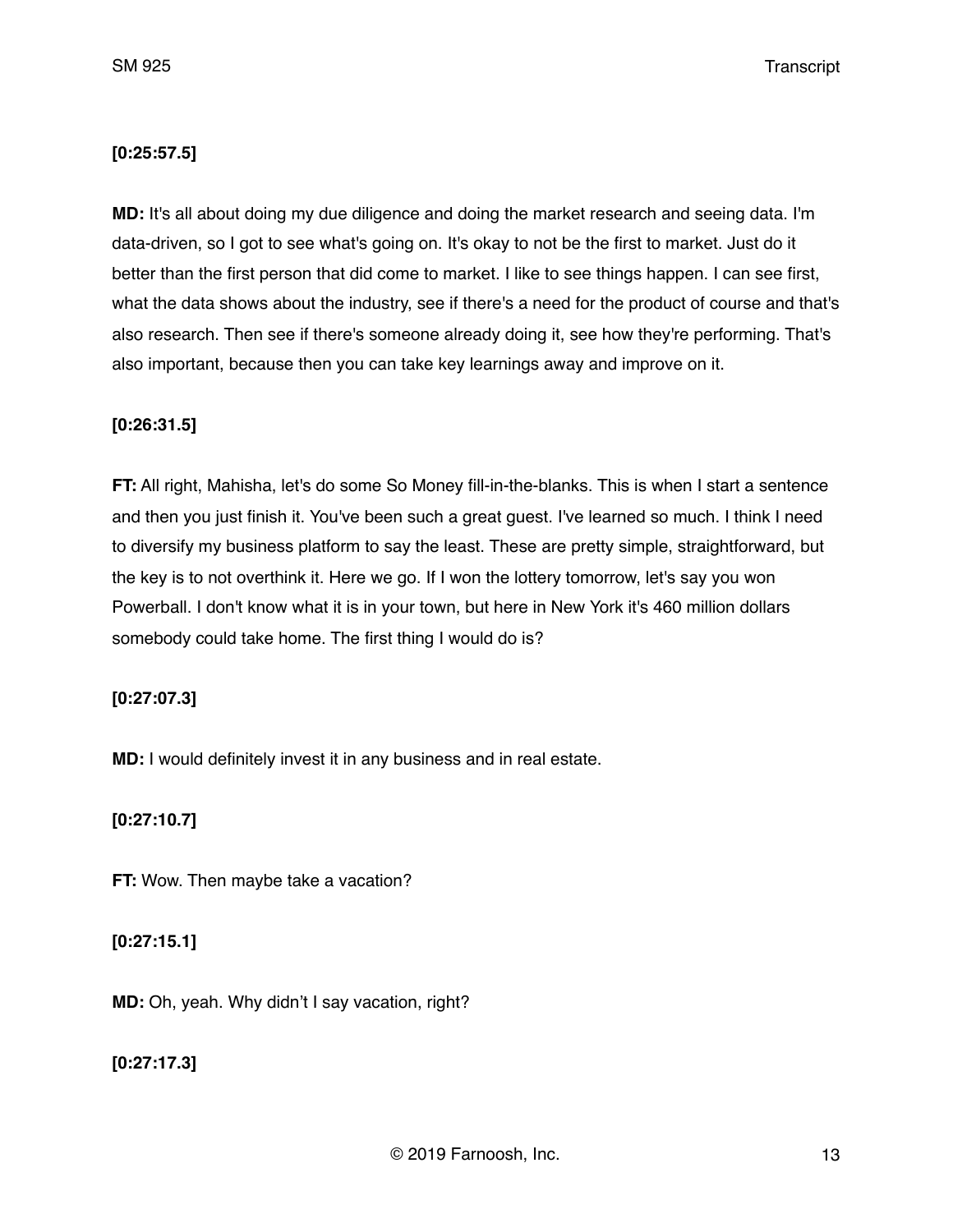**FT:** Right, right.

## **[0:27:18.4]**

**MD:** First thing came to mind.

## **[0:27:19.6]**

**FT:** Yeah, for sure. One thing I spend my money on that makes my life easier, or better is?

**[0:27:28.5]**

**MD:** My personal assistant.

**[0:27:31.0]**

**FT:** Yeah.

**[0:27:32.3]**

**MD:** Let's see. Personal assistant and caviar.

## **[0:27:35.6]**

**FT:** Caviar. Ooh, that was going to be my next fill in the blank was what's one thing you unapologetically splurge on?

## **[0:27:44.0]**

**MD:** Oh, okay. That's a great question. Caviar for sure and handbags.

# **[0:27:49.0]**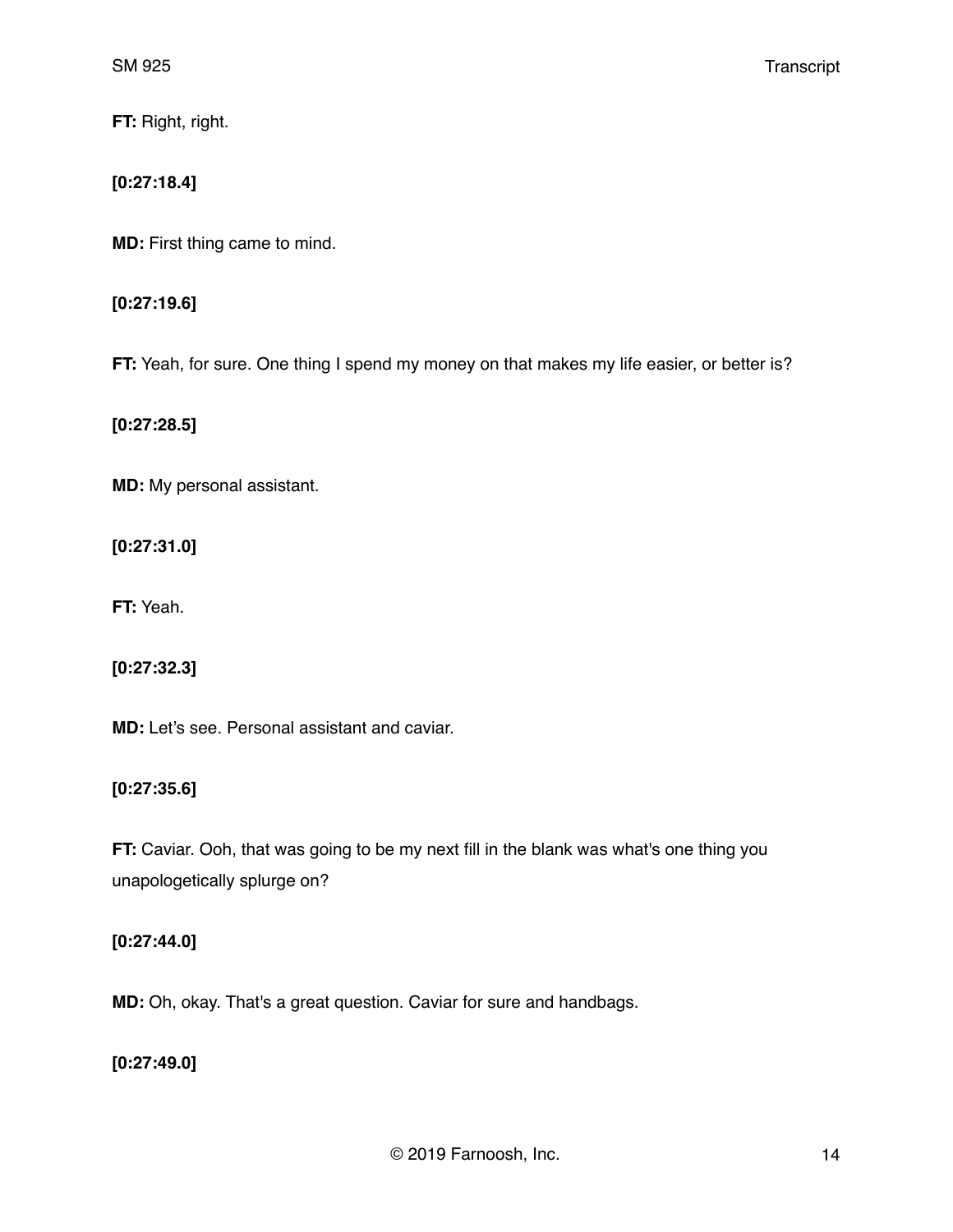**FT:** Handbags. What's your favorite designer right now? Who I should say? Who are you wearing?

## **[0:27:54.4]**

**MD:** Chanel. Classic.

## **[0:27:57.8]**

**FT:** Love it. Actually, I mean, this is – nobody should take my advice what I'm about to say, but I have heard that Chanel bags can appreciate.

## **[0:28:07.7]**

**MD:** Wow. I've heard that too. I'm just wondering if that's truly the case.

## **[0:28:11.5]**

**FT:** I mean, not a reason to go out and buy a Chanel handbag, but would be a nice perk, a surprise perk if it did. All right.

## **[0:28:19.1]**

**MD:** I know. I know, right? I hope that's the case.

## **[0:28:22.5]**

**FT:** When I donate, I like to give to blank, because?

## **[0:28:26.9]**

**MD:** I love to give to charities that help battered women, because my mother was a battered woman.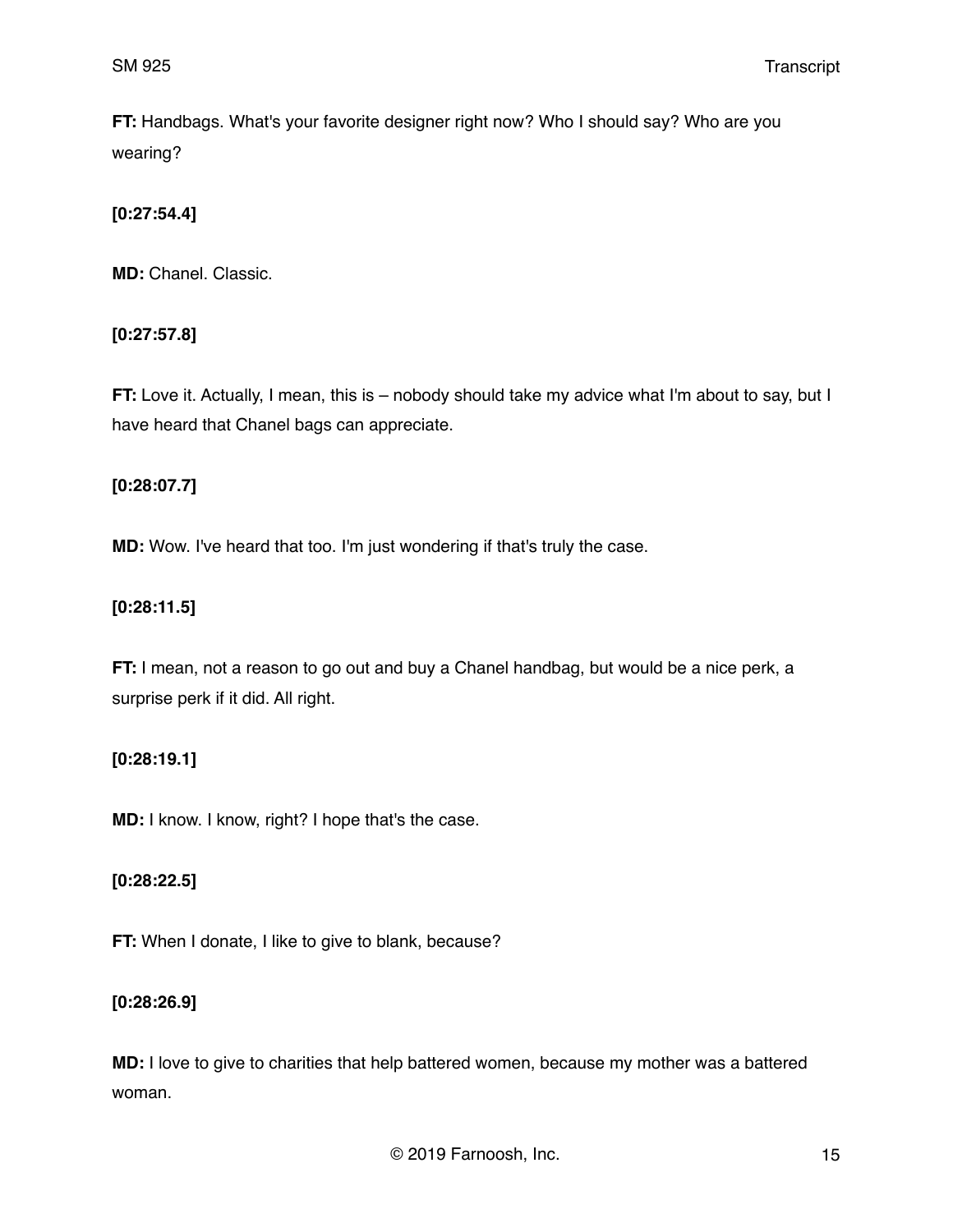### **[0:28:34.6]**

**FT:** Oh, so important. In a lot of those relationships, there's the physical abuse, there's the economic abuse too, there's the financial abuse. The women feel prisoned, imprisoned because of their inability to stand on their own two feet.

### **[0:28:50.9]**

**MD:** To leave.

### **[0:28:51.9]**

**FT:** Right, to leave. Yeah. All right and last but not least, I'm Mahisha. I'm so money, because? Yeah.

### **[0:29:01.6]**

**MD:** Because I'm a boss chick that knows how to make money and has changed her life from the project to the penthouse.

### **[0:29:08.8]**

**FT:** I love it. Get that book title in. The book again is called – the book came out in 2015, but it's still a great read. Important for today's times too, especially since there's a lot of uncertainty in the market. I think that the irony is that there's sometimes more security in taking risks with your own career and your own life, instead of putting in the hands of others. Your book is called *Against All Odds: From the Projects to the Penthouse.* Congratulations on all of the success of Curls. We hope you'll come back on the OWN Network soon and hope you have a great summer with your family.

## **[0:29:45.6]**